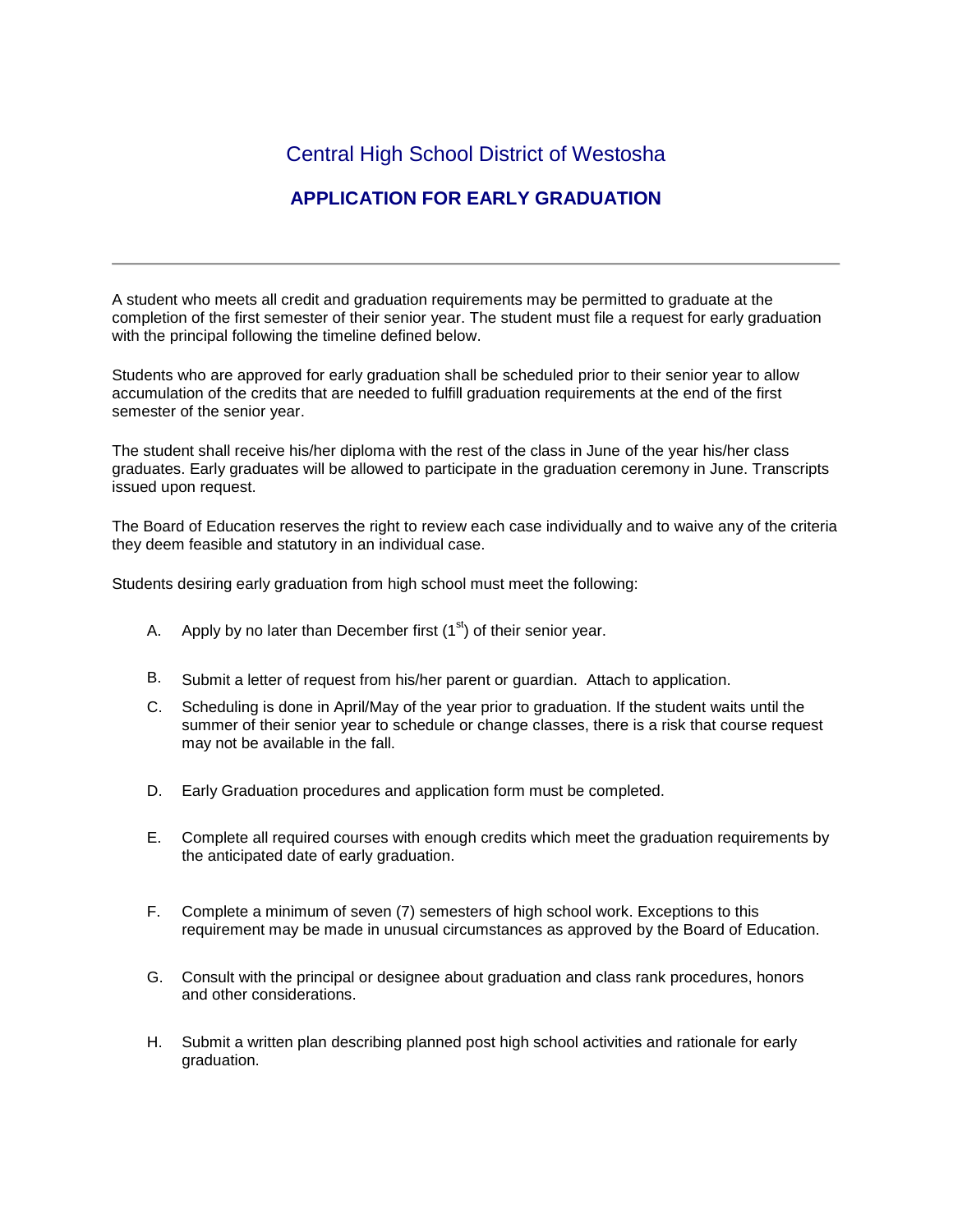The following are items that students and parents or guardians should consider before deciding about early graduation.

- A. Students accepted for early graduation will be eligible for consideration for scholarships in the school year that they graduate and will need to follow the usual application procedures.
- B. Class rank from the time that the early graduate left high school will be noted on the list with full- term students.

A student will be granted early graduation when:

- A. Completed early graduation application is submitted within the stated timelines.
- B. It is approved by the principal and Board of Education.